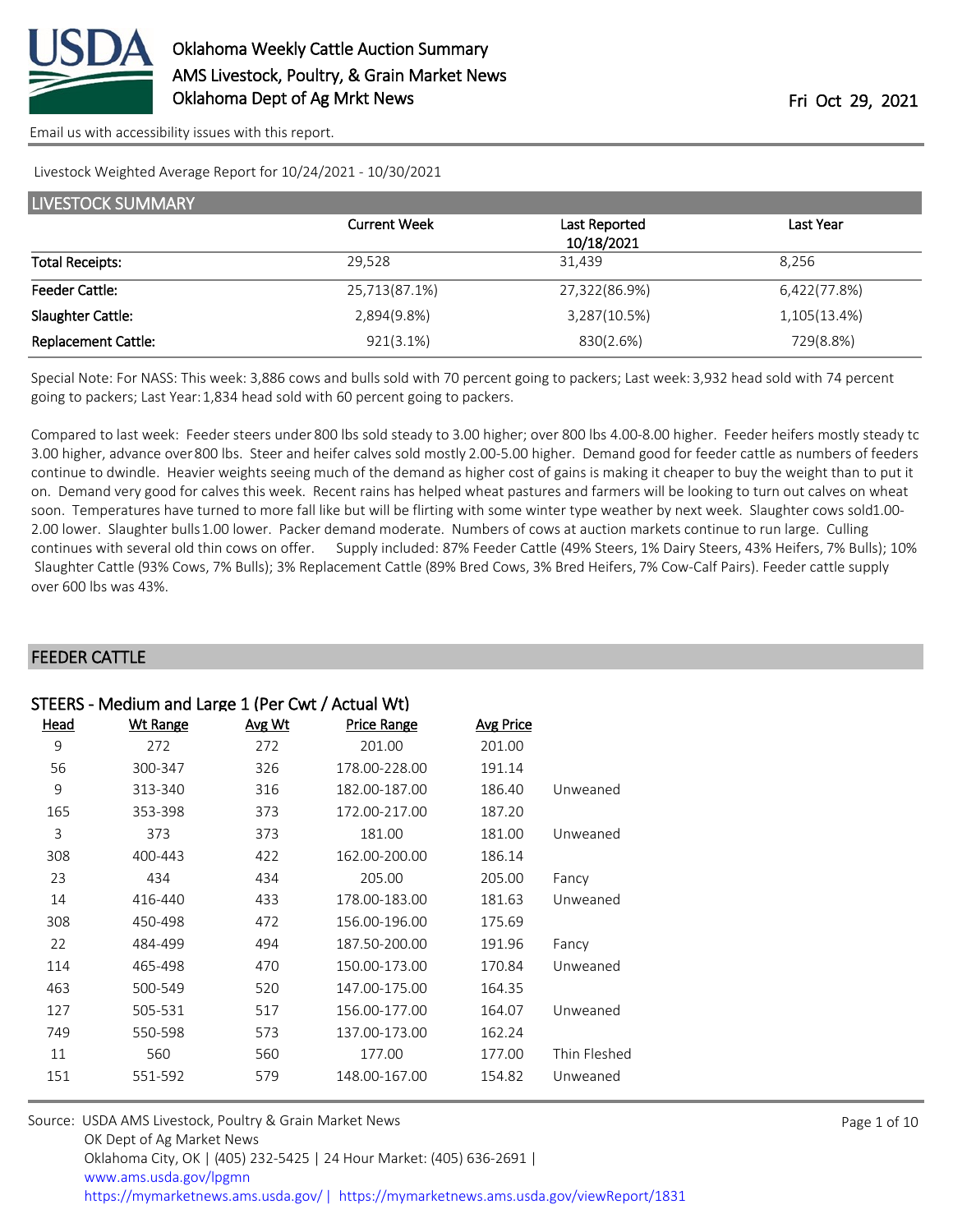

[Email us with accessibility issues with this report.](mailto:mars@ams.usda.gov?subject=508%20issue)

| 748 | 600-649   | 630  | 138.00-164.00 | 156.88 |          |
|-----|-----------|------|---------------|--------|----------|
| 216 | 611-647   | 625  | 139.00-157.00 | 149.62 | Unweaned |
| 470 | 650-699   | 675  | 138.00-165.00 | 155.86 |          |
| 134 | 652-688   | 671  | 143.50-158.00 | 148.29 | Unweaned |
| 654 | 700-747   | 717  | 131.00-166.50 | 155.41 |          |
| 49  | 706-742   | 730  | 140.00-145.00 | 142.93 | Unweaned |
| 631 | 750-796   | 771  | 123.00-166.00 | 156.98 |          |
| 17  | 756-768   | 761  | 142.00-146.00 | 144.34 | Unweaned |
| 509 | 800-849   | 817  | 146.00-164.50 | 160.72 |          |
| 27  | 838       | 838  | 138.50        | 138.50 | Unweaned |
| 138 | 867-885   | 873  | 149.00-164.00 | 160.25 |          |
| 240 | 900-944   | 912  | 139.00-161.75 | 151.94 |          |
| 28  | 953-975   | 964  | 139.00-148.00 | 144.58 |          |
| 117 | 1057-1078 | 1075 | 128.00-151.50 | 150.21 |          |
|     |           |      |               |        |          |

| STEERS - Medium and Large 1-2 (Per Cwt / Actual Wt) |                 |        |                    |                  |              |
|-----------------------------------------------------|-----------------|--------|--------------------|------------------|--------------|
| <u>Head</u>                                         | <b>Wt Range</b> | Avg Wt | <b>Price Range</b> | <b>Avg Price</b> |              |
| 48                                                  | 300-345         | 323    | 160.00-217.00      | 188.80           |              |
| 3                                                   | 307             | 307    | 150.00             | 150.00           | Unweaned     |
| 106                                                 | 350-395         | 368    | 160.00-206.00      | 180.65           |              |
| 9                                                   | 361-392         | 368    | 123.00-150.00      | 143.61           | Unweaned     |
| 181                                                 | 400-448         | 435    | 159.00-188.00      | 173.60           |              |
| 12                                                  | 446             | 446    | 146.00             | 146.00           | Unweaned     |
| 184                                                 | 450-499         | 466    | 151.00-185.00      | 171.11           |              |
| $\overline{7}$                                      | 468             | 468    | 160.00             | 160.00           | Unweaned     |
| 184                                                 | 505-547         | 522    | 144.00-164.00      | 157.11           |              |
| 13                                                  | 543             | 543    | 148.00             | 148.00           | Unweaned     |
| 361                                                 | 550-599         | 576    | 140.00-160.00      | 152.79           |              |
| 5                                                   | 553             | 553    | 158.00             | 158.00           | Thin Fleshed |
| 8                                                   | 573             | 573    | 141.00             | 141.00           | Unweaned     |
| 290                                                 | 600-648         | 626    | 136.00-155.00      | 145.80           |              |
| 32                                                  | 604-624         | 612    | 130.00-150.00      | 143.59           | Unweaned     |
| 203                                                 | 650-698         | 674    | 131.50-154.00      | 146.23           |              |
| 106                                                 | 661-688         | 682    | 127.00-140.50      | 133.67           | Unweaned     |
| 119                                                 | 703-748         | 725    | 143.00-154.00      | 148.60           |              |
| 16                                                  | 729             | 729    | 155.00             | 155.00           | Thin Fleshed |
| 20                                                  | 713-738         | 728    | 130.00-130.50      | 130.20           | Unweaned     |
| 113                                                 | 757-792         | 783    | 130.00-156.00      | 149.73           |              |
| $\overline{7}$                                      | 790             | 790    | 134.00             | 134.00           | Unweaned     |
| 29                                                  | 803-831         | 819    | 140.50-153.00      | 149.31           |              |
| 16                                                  | 816             | 816    | 155.00             | 155.00           | Thin Fleshed |
| 10                                                  | 832             | 832    | 135.00             | 135.00           | Unweaned     |

Source: USDA AMS Livestock, Poultry & Grain Market News OK Dept of Ag Market News Oklahoma City, OK | (405) 232-5425 | 24 Hour Market: (405) 636-2691 | [www.ams.usda.gov/lpgmn](https://www.ams.usda.gov/market-news) <https://mymarketnews.ams.usda.gov/> [|](https://www.ams.usda.gov/market-news) <https://mymarketnews.ams.usda.gov/viewReport/1831>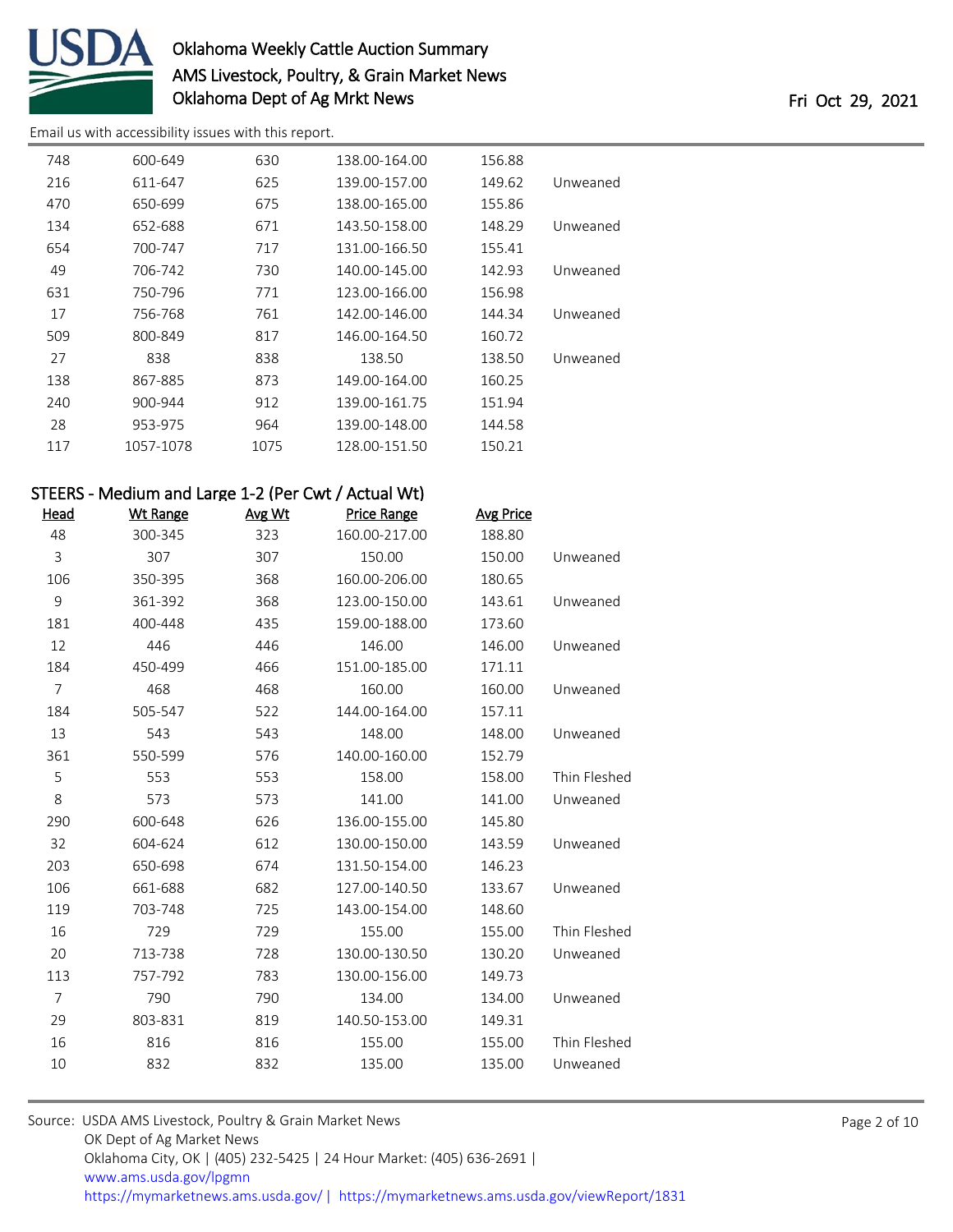

[Email us with accessibility issues with this report.](mailto:mars@ams.usda.gov?subject=508%20issue)

| 15 | 930  | 930  | 137.00 | 137.00 |
|----|------|------|--------|--------|
|    | 1020 | 1020 | 141.00 | 141.00 |

| STEERS - Medium and Large 2 (Per Cwt / Actual Wt) |                 |        |                    |                  |          |
|---------------------------------------------------|-----------------|--------|--------------------|------------------|----------|
| <u>Head</u>                                       | <b>Wt Range</b> | Avg Wt | <b>Price Range</b> | <b>Avg Price</b> |          |
| 14                                                | 315-344         | 333    | 196.00-206.00      | 200.22           |          |
| 70                                                | 352-388         | 374    | 140.00-195.00      | 176.55           |          |
| 164                                               | 400-449         | 432    | 120.00-177.00      | 163.76           |          |
| 88                                                | 450-498         | 480    | 118.00-174.00      | 159.60           |          |
| 198                                               | 500-545         | 528    | 133.00-151.00      | 145.51           |          |
| 140                                               | 550-599         | 579    | 114.00-147.00      | 135.13           |          |
| 32                                                | 604-641         | 628    | 110.00-131.00      | 116.79           |          |
| 10                                                | 625             | 625    | 117.00             | 117.00           | Unweaned |
| 27                                                | 654-695         | 673    | 114.00-139.00      | 125.87           |          |
| 39                                                | 702-740         | 704    | 131.00-143.50      | 140.60           |          |
| 4                                                 | 773             | 773    | 112.00             | 112.00           |          |
| 9                                                 | 849             | 849    | 144.00             | 144.00           |          |
| 13                                                | 982             | 982    | 112.00             | 112.00           |          |
|                                                   |                 |        |                    |                  |          |

### DAIRY STEERS - Medium and Large 2-3 (Per Cwt / Actual Wt)

| Head<br>________ | <u>Wt Range</u> | Avg Wt | <b>Price Range</b> | <b>Avg Price</b> |
|------------------|-----------------|--------|--------------------|------------------|
|                  | 220             | 220    | 45.00              | 45.00            |

### DAIRY STEERS - Large 3 (Per Cwt / Actual Wt)

| Head | Wt Range | Avg Wt | Price Range | Avg Price |
|------|----------|--------|-------------|-----------|
| 126  | 207-243  |        | 75 00-95 00 | 89 20     |

| HEIFERS - Medium and Large 1 (Per Cwt / Actual Wt) |                 |        |                    |                  |              |
|----------------------------------------------------|-----------------|--------|--------------------|------------------|--------------|
| <u>Head</u>                                        | <b>Wt Range</b> | Avg Wt | <b>Price Range</b> | <b>Avg Price</b> |              |
| 14                                                 | 248             | 248    | 165.00             | 165.00           |              |
| 15                                                 | 285             | 285    | 159.00             | 159.00           |              |
| 109                                                | 300-345         | 322    | 139.00-166.00      | 151.83           |              |
| 26                                                 | 317             | 317    | 170.00             | 170.00           | Fancy        |
| 11                                                 | 303-345         | 311    | 151.00-154.00      | 153.39           | Unweaned     |
| 253                                                | 350-398         | 380    | 138.00-174.00      | 154.49           |              |
| 21                                                 | 386-392         | 389    | 146.00-159.00      | 152.00           | Unweaned     |
| 318                                                | 400-447         | 426    | 135.00-168.00      | 150.35           |              |
| 86                                                 | 407-442         | 435    | 136.00-149.00      | 146.59           | Unweaned     |
| 538                                                | 450-499         | 472    | 135.00-163.50      | 149.46           |              |
| 21                                                 | 485-495         | 488    | 160.00-161.00      | 160.71           | Fancy        |
| 63                                                 | 469             | 469    | 167.00             | 167.00           | Thin Fleshed |
| 78                                                 | 450-483         | 471    | 132.00-146.00      | 138.59           | Unweaned     |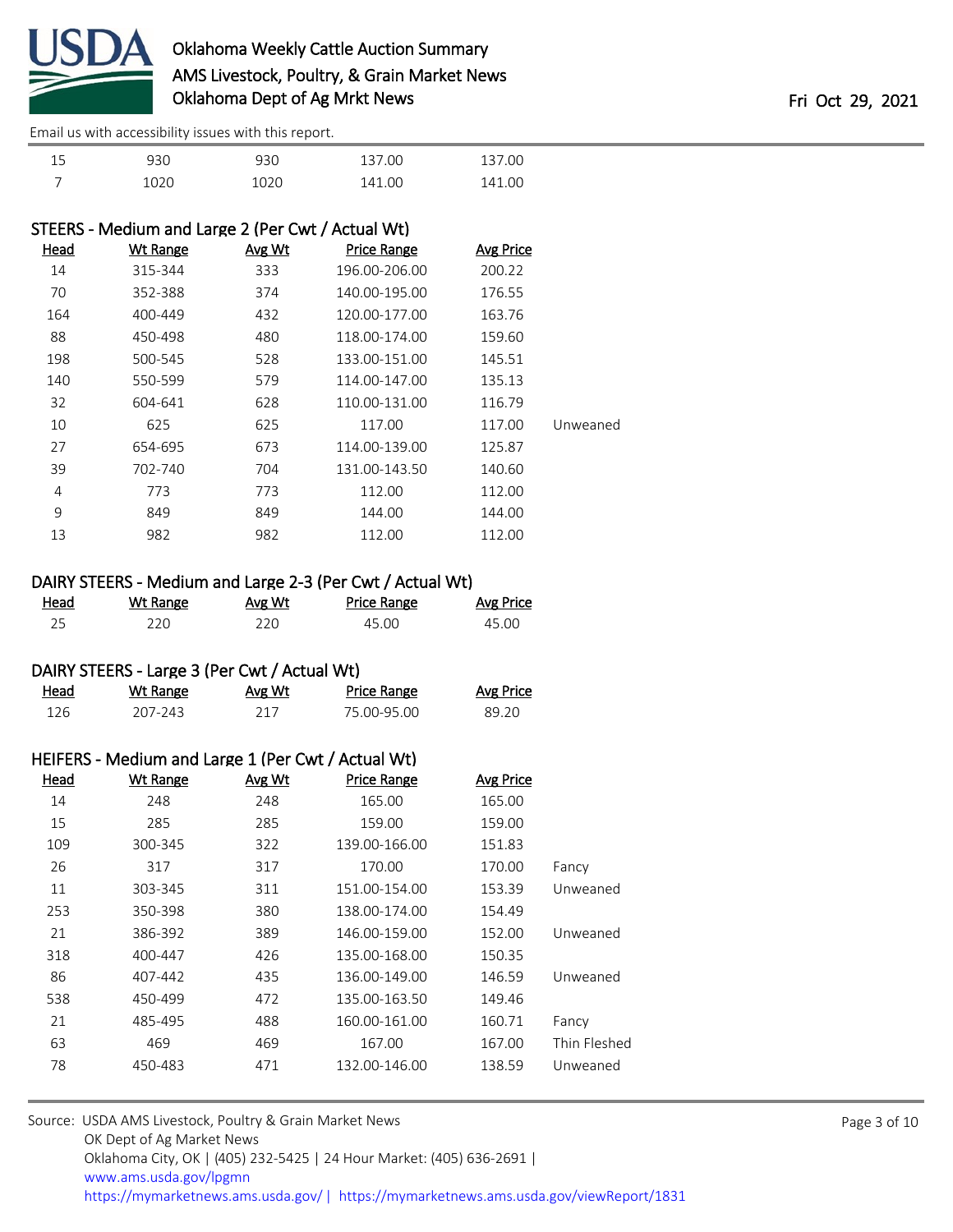

[Email us with accessibility issues with this report.](mailto:mars@ams.usda.gov?subject=508%20issue)

| 426 | 500-548 | 522 | 129.00-156.00 | 144.49 |          |
|-----|---------|-----|---------------|--------|----------|
| 280 | 514-548 | 533 | 122.00-151.00 | 135.17 | Unweaned |
| 862 | 550-599 | 579 | 127.00-158.00 | 143.50 |          |
| 207 | 550-598 | 576 | 125.00-145.00 | 136.45 | Unweaned |
| 438 | 600-647 | 622 | 125.00-159.00 | 144.80 |          |
| 251 | 604-649 | 626 | 125.00-151.00 | 138.99 | Unweaned |
| 552 | 650-697 | 674 | 125.00-153.50 | 145.79 |          |
| 6   | 678     | 678 | 137.00        | 137.00 | Fleshy   |
| 52  | 662-684 | 675 | 121.00-137.00 | 127.87 | Unweaned |
| 335 | 703-749 | 722 | 122.00-153.00 | 147.92 |          |
| 57  | 700-725 | 716 | 119.00-134.00 | 125.83 | Unweaned |
| 290 | 750-798 | 773 | 120.00-152.25 | 146.24 |          |
| 96  | 813-843 | 825 | 137.00-152.00 | 144.94 |          |
| 23  | 816     | 816 | 122.50        | 122.50 | Unweaned |
| 90  | 862-892 | 878 | 109.00-149.00 | 136.42 |          |
| 197 | 904-920 | 909 | 136.50-151.25 | 148.43 |          |
| 9   | 950     | 950 | 133.00        | 133.00 |          |
|     |         |     |               |        |          |

### HEIFERS - Medium and Large 1-2 (Per Cwt / Actual Wt)

| Head | Wt Range | Avg Wt | <b>Price Range</b> | <b>Avg Price</b> |          |
|------|----------|--------|--------------------|------------------|----------|
| 15   | 259-286  | 277    | 149.00-163.00      | 153.36           |          |
| 72   | 310-345  | 332    | 135.00-156.00      | 147.67           |          |
| 107  | 350-395  | 376    | 133.00-158.00      | 149.56           |          |
| 5    | 367      | 367    | 125.00             | 125.00           | Unweaned |
| 162  | 400-448  | 430    | 130.00-156.00      | 142.17           |          |
| 27   | 410-447  | 430    | 115.00-135.00      | 127.29           | Unweaned |
| 269  | 453-499  | 480    | 126.00-151.00      | 138.37           |          |
| 32   | 498      | 498    | 137.00             | 137.00           | Fleshy   |
| 131  | 453-498  | 470    | 119.00-136.00      | 130.27           | Unweaned |
| 252  | 500-546  | 527    | 122.00-141.00      | 135.40           |          |
| 96   | 505-545  | 524    | 120.00-130.00      | 126.66           | Unweaned |
| 271  | 550-599  | 568    | 106.00-144.00      | 133.09           |          |
| 62   | 575-583  | 581    | 126.00-136.50      | 131.67           | Unweaned |
| 204  | 600-648  | 623    | 115.00-140.00      | 129.31           |          |
| 57   | 601-636  | 612    | 116.00-125.00      | 121.75           | Unweaned |
| 80   | 657-697  | 676    | 117.00-138.00      | 129.69           |          |
| 19   | 681-685  | 682    | 120.00-124.00      | 121.48           | Unweaned |
| 9    | 702-738  | 714    | 132.00-139.00      | 134.41           |          |
| 30   | 716      | 716    | 119.00             | 119.00           | Unweaned |
| 12   | 755-770  | 764    | 122.00-145.00      | 131.47           |          |
| 36   | 804-848  | 834    | 110.00-135.00      | 119.08           |          |
| 5    | 863      | 863    | 134.00             | 134.00           |          |
|      |          |        |                    |                  |          |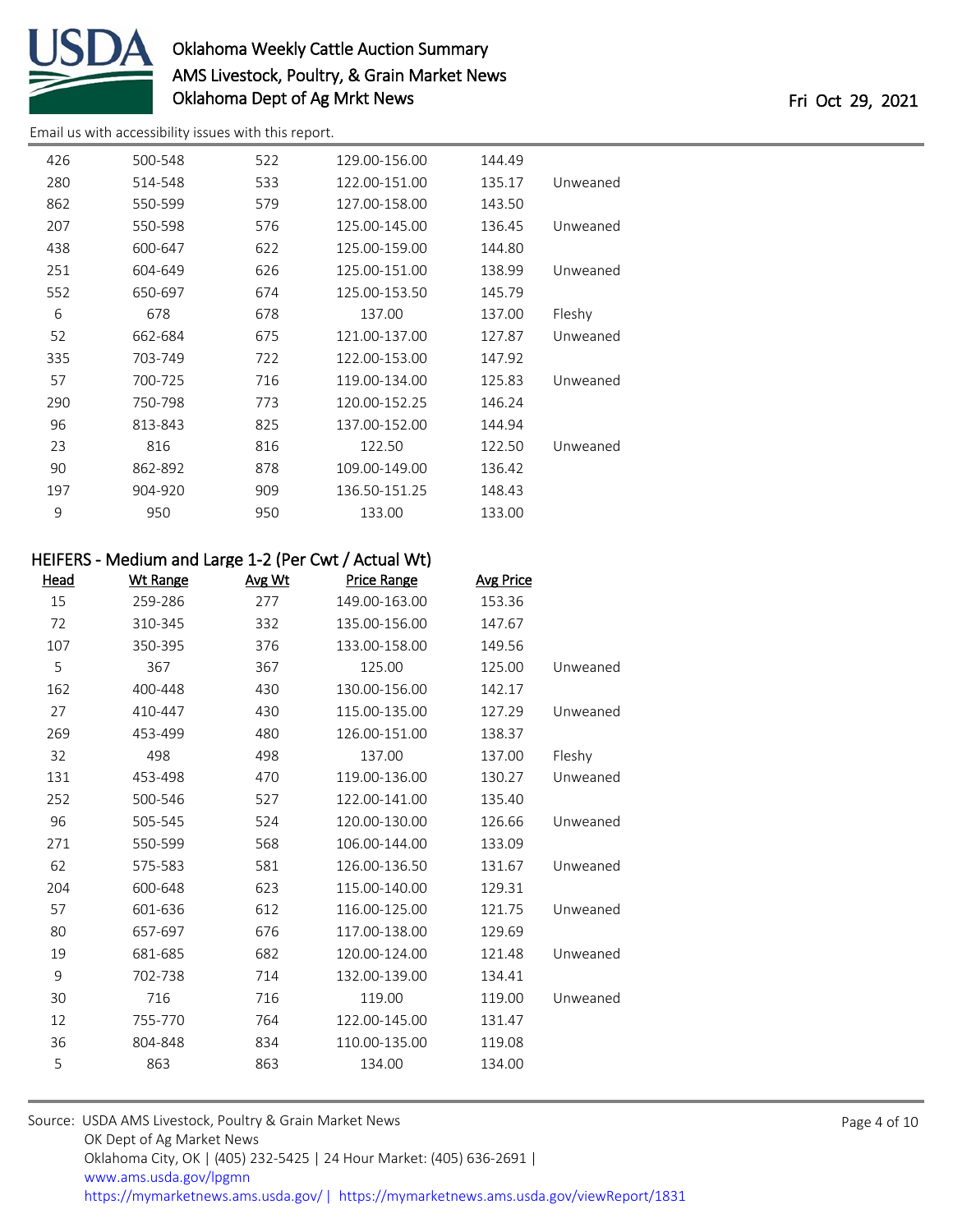

1065 1065 101.00 101.00 Fleshy

[Email us with accessibility issues with this report.](mailto:mars@ams.usda.gov?subject=508%20issue)

|              | Avg Price | Price Range   | Avg Wt | Wt Range | Head |
|--------------|-----------|---------------|--------|----------|------|
|              | 135.61    | 120.00-144.00 | 326    | 300-345  | 27   |
|              | 129.89    | 115.00-141.00 | 368    | 350-395  | 117  |
|              | 125.70    | 119.00-134.00 | 427    | 405-447  | 83   |
|              | 129.49    | 115.00-145.00 | 469    | 450-498  | 178  |
| Unweaned     | 119.00    | 119.00        | 494    | 494      | 9    |
|              | 125.40    | 116.00-135.00 | 522    | 500-543  | 96   |
| Unweaned     | 118.00    | 118.00        | 519    | 519      | 7    |
|              | 118.57    | 112.00-124.00 | 575    | 550-598  | 65   |
|              | 115.92    | 112.00-121.00 | 616    | 607-635  | 8    |
| Thin Fleshed | 144.50    | 144.50        | 624    | 624      | 19   |
|              | 116.27    | 116.00-122.00 | 667    | 650-668  | 22   |
|              | 130.10    | 111.00-133.00 | 708    | 700-725  | 24   |
|              | 110.00    | 110.00        | 804    | 804      | 11   |

### HEIFERS - Large 1 (Per Cwt / Actual Wt)

| Head | <u>Wt Range</u> | Avg Wt | <b>Price Range</b> | <b>Avg Price</b> |
|------|-----------------|--------|--------------------|------------------|
|      | 749.            | 749.   | 149.50             | 149.50           |

# BULLS - Medium and Large 1 (Per Cwt / Actual Wt)

| <u>Head</u>    | <b>Wt Range</b> | Avg Wt | Price Range   | <b>Avg Price</b> |          |
|----------------|-----------------|--------|---------------|------------------|----------|
| 25             | 267             | 267    | 235.00        | 235.00           | Fancy    |
| 45             | 300-347         | 328    | 162.00-220.00 | 190.51           |          |
| 96             | 350-398         | 379    | 159.00-216.00 | 174.64           |          |
| 24             | 354             | 354    | 220.00        | 220.00           | Fancy    |
| 9              | 385-386         | 386    | 154.00-176.00 | 166.24           | Unweaned |
| 82             | 400-448         | 421    | 160.00-194.00 | 174.50           |          |
| $\overline{2}$ | 405             | 405    | 172.00        | 172.00           | Unweaned |
| 111            | 450-499         | 471    | 151.00-175.00 | 161.17           |          |
| 10             | 464             | 464    | 182.50        | 182.50           | Fancy    |
| 43             | 450-496         | 479    | 156.00-167.00 | 159.95           | Unweaned |
| 64             | 500-548         | 517    | 137.00-164.00 | 150.42           |          |
| 67             | 517-542         | 526    | 142.00-156.00 | 148.98           | Unweaned |
| 65             | 550-595         | 572    | 139.00-153.50 | 145.33           |          |
| 35             | 553-595         | 571    | 141.00-155.00 | 143.61           | Unweaned |
| 55             | 600-644         | 623    | 130.00-159.00 | 136.73           |          |
| 50             | 603-648         | 626    | 126.00-144.50 | 138.42           | Unweaned |
| 20             | 655-695         | 670    | 122.00-147.00 | 135.76           |          |
| 22             | 678-697         | 681    | 125.00-139.50 | 132.03           | Unweaned |
|                |                 |        |               |                  |          |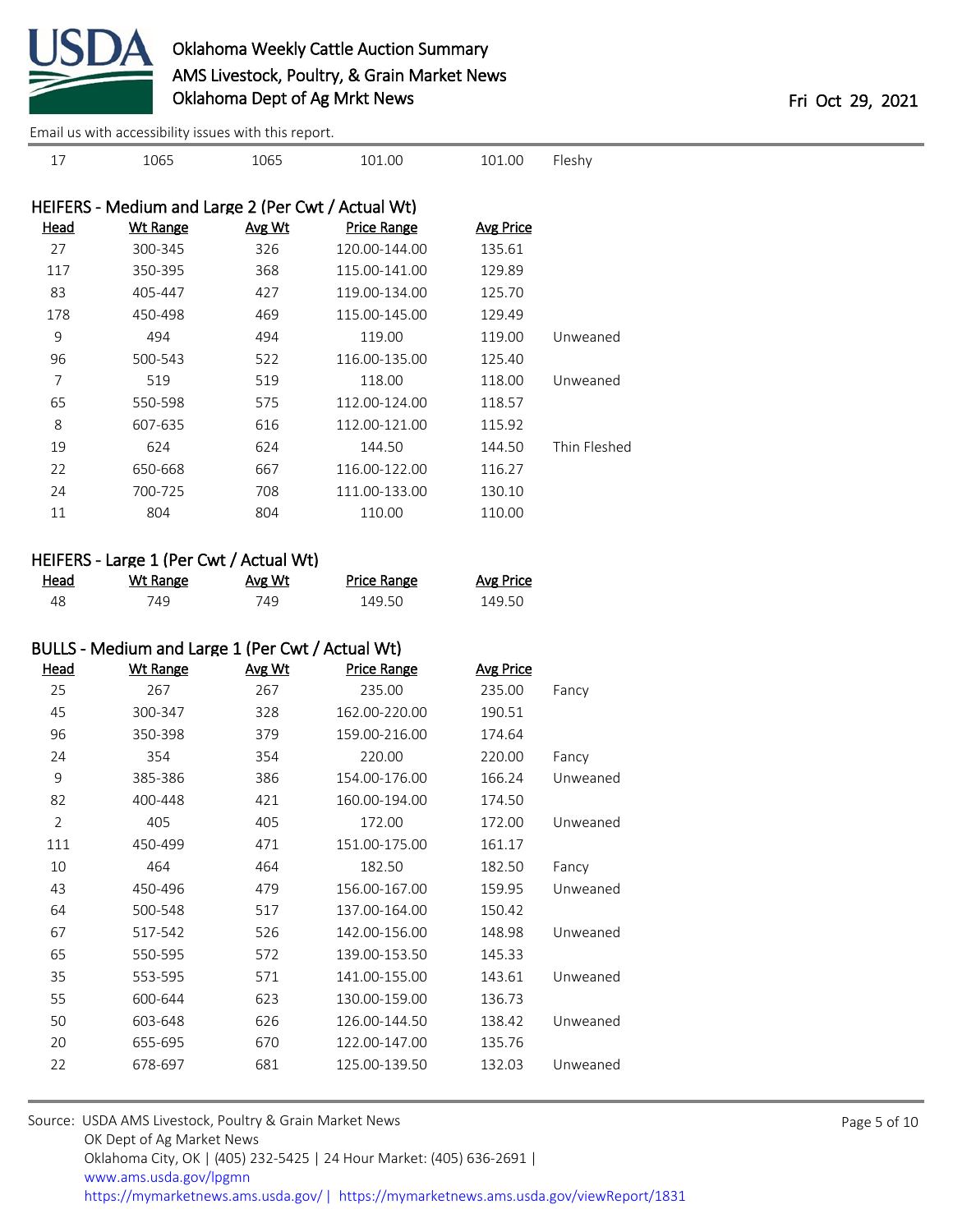

[Email us with accessibility issues with this report.](mailto:mars@ams.usda.gov?subject=508%20issue)

| 26 | 705-738 | 723 | 122.00-130.00 | 126.52 |          |
|----|---------|-----|---------------|--------|----------|
| 26 | 754-795 | 771 | 115.00-135.00 | 124.31 |          |
| 10 | 770     | 770 | 133.50        | 133.50 | Unweaned |
|    | 895     | 895 | 103.00        | 103.00 |          |
| 8  | 887     | 887 | 117.00        | 117.00 | Unweaned |

# BULLS - Medium and Large 1-2 (Per Cwt / Actual Wt)

| Head           | <u>Wt Range</u> | Avg Wt | <b>Price Range</b> | <b>Avg Price</b> |          |
|----------------|-----------------|--------|--------------------|------------------|----------|
| 12             | 273             | 273    | 170.00             | 170.00           |          |
| 27             | 302-347         | 330    | 169.00-179.00      | 172.26           |          |
| 12             | 350-375         | 372    | 152.00-165.00      | 162.21           |          |
| 27             | 400-445         | 433    | 149.00-159.00      | 154.07           |          |
| $\overline{2}$ | 437             | 437    | 140.00             | 140.00           | Unweaned |
| 92             | 455-495         | 476    | 135.00-164.00      | 151.78           |          |
| 74             | 501-549         | 530    | 132.00-153.00      | 140.69           |          |
| 9              | 531-539         | 535    | 124.00-126.00      | 125.12           | Unweaned |
| 61             | 550-598         | 573    | 129.00-142.00      | 135.84           |          |
| 70             | 551-599         | 581    | 130.00-136.00      | 133.21           | Unweaned |
| 27             | 619-644         | 630    | 119.00-130.00      | 123.11           |          |
| 32             | 652-693         | 674    | 111.00-132.00      | 121.90           |          |
| 11             | 650-659         | 655    | 122.00-132.50      | 127.76           | Unweaned |
| 11             | 777             | 777    | 121.00             | 121.00           |          |
| 4              | 953             | 953    | 110.00             | 110.00           |          |

#### BULLS - Medium and Large 2 (Per Cwt / Actual Wt)

| Head | <b>Wt Range</b> | Avg Wt | <b>Price Range</b> | <b>Avg Price</b> |
|------|-----------------|--------|--------------------|------------------|
| 4    | 330-345         | 338    | 140.00-153.00      | 147.05           |
| 16   | 350-398         | 379    | 122.00-177.00      | 144.53           |
| 8    | 405-445         | 418    | 117.00-154.00      | 138.34           |
| 5    | 450-480         | 459    | 122.00-141.00      | 135.46           |
| 7    | 500-535         | 524    | 122.00-138.00      | 128.24           |
| 5    | 560-580         | 572    | 121.00-131.00      | 125.17           |
| 1    | 605             | 605    | 120.00             | 120.00           |
| 24   | 650-672         | 670    | 115.00-125.00      | 122.59           |
| 8    | 761             | 761    | 123.50             | 123.50           |
|      |                 |        |                    |                  |

#### SLAUGHTER CATTLE

| COWS - Breaker 75-80% (Per Cwt / Actual Wt) |           |        |                    |           |                   |  |  |  |  |
|---------------------------------------------|-----------|--------|--------------------|-----------|-------------------|--|--|--|--|
| <u>Head</u>                                 | Wt Range  | Avg Wt | <b>Price Range</b> | Avg Price | <b>Dressing</b>   |  |  |  |  |
| 130                                         | 1180-1850 | 1418   | 56.00-76.00        | 65.22     | Average           |  |  |  |  |
| 62                                          | 1060-1730 | 1547   | 60.00-80.50        | 71.06     | <b>High</b>       |  |  |  |  |
|                                             | 1990      | 1990   | 76.50              | 76.50     | High Heavy Weight |  |  |  |  |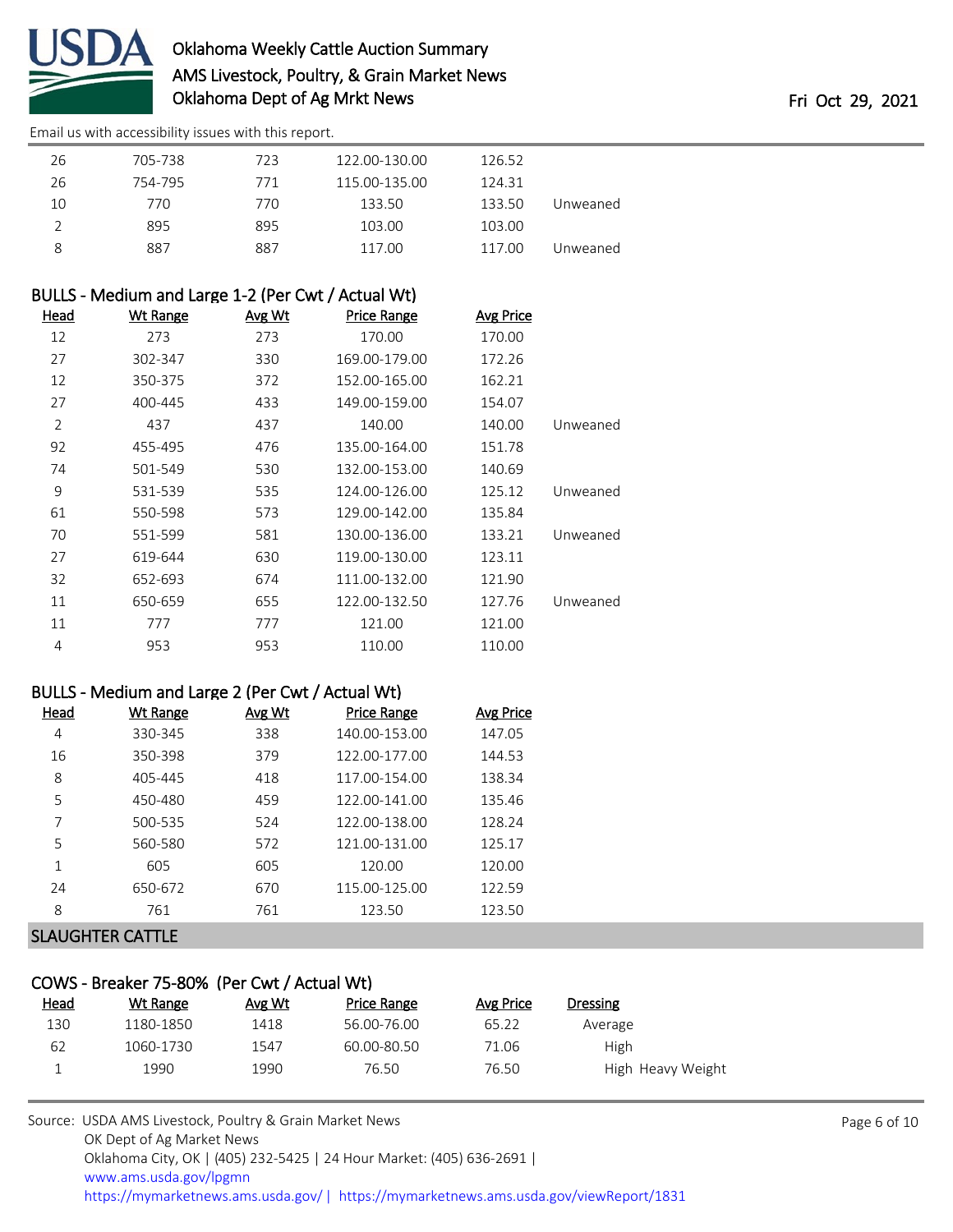

[Email us with accessibility issues with this report.](mailto:mars@ams.usda.gov?subject=508%20issue)

| 56          | 1055-1710                                 | 1356   | 49.00-71.00        | 61.89     | Low                   |
|-------------|-------------------------------------------|--------|--------------------|-----------|-----------------------|
|             | COWS - Boner 80-85% (Per Cwt / Actual Wt) |        |                    |           |                       |
| <b>Head</b> | Wt Range                                  | Avg Wt | <b>Price Range</b> | Avg Price | <b>Dressing</b>       |
| 339         | 1050-1750                                 | 1285   | 52.00-68.50        | 61.85     | Average               |
| 93          | 1115-1660                                 | 1376   | 57.00-71.50        | 67.36     | High                  |
| 1           | 1110                                      | 1110   | 81.00              | 81.00     | High Return to Feed   |
| 142         | 1025-1440                                 | 1224   | 48.00-62.00        | 55.84     | Low                   |
| 2           | 790                                       | 790    | 25.00              | 25.00     | Very Low Light Weight |
|             |                                           |        |                    |           |                       |

# COWS - Lean 85-90% (Per Cwt / Actual Wt)

| Head | Wt Range  | Avg Wt | <b>Price Range</b> | <b>Avg Price</b> | <b>Dressing</b>         |
|------|-----------|--------|--------------------|------------------|-------------------------|
| 292  | 1000-1480 | 1163   | 47.00-61.00        | 54.76            | Average                 |
| 64   | 805-995   | 950    | 43.00-60.00        | 48.15            | Average Light Weight    |
| 5    | 1190      | 1190   | 57.50              | 57.50            | Average Return to Feed  |
| 64   | 1030-1380 | 1184   | 53.00-66.00        | 57.47            | High                    |
| 4    | 955-990   | 973    | 49.00-52.00        | 50.77            | High Light Weight       |
| 228  | 1000-1300 | 1112   | 40.00-52.50        | 47.20            | Low                     |
| 88   | 830-994   | 956    | 36.00-47.00        | 41.64            | Low Light Weight        |
| 28   | 967-1125  | 1048   | 42.00-49.50        | 45.83            | Low Return to Feed      |
| 92   | 1020-1235 | 1073   | 32.00-46.00        | 41.29            | Very Low                |
| 29   | 725-995   | 881    | 25.00-39.00        | 32.42            | Very Low Light Weight   |
| 4    | 852-980   | 916    | 30.00-31.00        | 30.47            | Very Low Return to Feed |
|      |           |        |                    |                  |                         |

## BULLS - 1-2 (Per Cwt / Actual Wt)

| <u>Head</u> | Wt Range  | Avg Wt | Price Range | Avg Price | Dressing         |
|-------------|-----------|--------|-------------|-----------|------------------|
| 74          | 1340-2165 | 1696   | 76.00-92.00 | 84.52     | Average          |
| 19          | 1580-2225 | 1975   | 81.00-98.00 | 91.43     | High             |
| 36          | 1335-2175 | 1563   | 60.00-82.00 | 74.98     | LOW              |
|             | 1185      | 1185   | 54.00       | 54.00     | Low Light Weight |

| BULLS - 2 (Per Cwt / Actual Wt) |           |        |             |           |                  |  |  |  |  |
|---------------------------------|-----------|--------|-------------|-----------|------------------|--|--|--|--|
| <u>Head</u>                     | Wt Range  | Avg Wt | Price Range | Avg Price | <b>Dressing</b>  |  |  |  |  |
|                                 | 1350-1470 | 1410   | 75.00-78.00 | 76.56     | Average          |  |  |  |  |
| 4                               | 1395-1800 | 1530   | 55.00-62.00 | 57.51     | Low              |  |  |  |  |
|                                 | 1330      | 1330   | 55.00       | 55.00     | Low Light Weight |  |  |  |  |
|                                 |           |        |             |           |                  |  |  |  |  |

#### REPLACEMENT CATTLE

| BRED COWS - Medium and Large 1 (Per Head / Actual Wt) |       |      |           |        |                    |           |  |  |  |
|-------------------------------------------------------|-------|------|-----------|--------|--------------------|-----------|--|--|--|
| Age                                                   | Stage | Head | Wt Range  | Avg Wt | <b>Price Range</b> | Avg Price |  |  |  |
| 2-4                                                   |       |      | 1000-1195 | 1117   | 810.00-925.00      | 859.64    |  |  |  |
| 7-4                                                   |       | ר ל  | 850-1325  | 1041   | 1000 00-1475 00    | 122232    |  |  |  |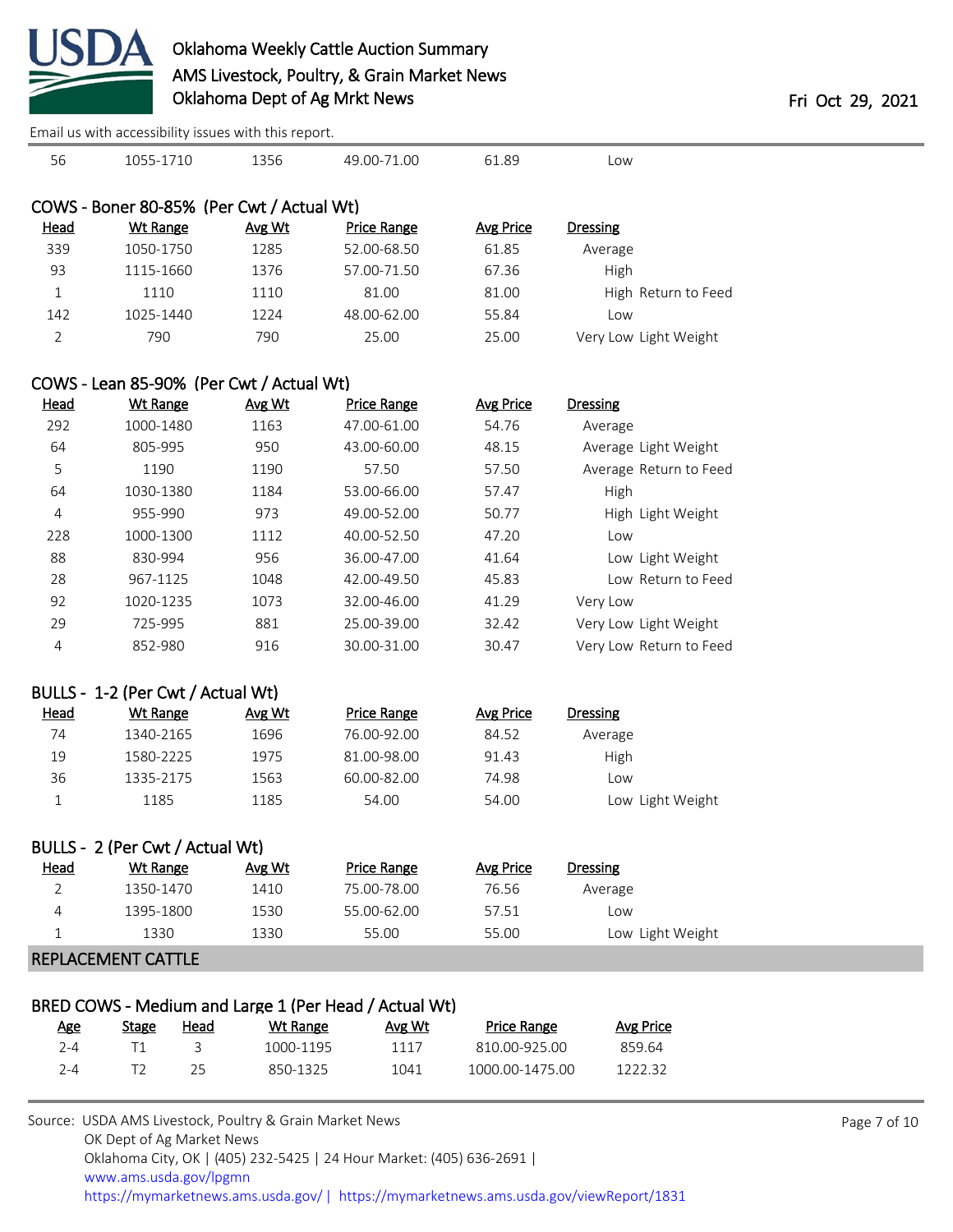

[Email us with accessibility issues with this report.](mailto:mars@ams.usda.gov?subject=508%20issue)

| $2 - 4$ | T3 | 5   | 1135-1375 | 1251 | 1100.00-1250.00 | 1159.63 |
|---------|----|-----|-----------|------|-----------------|---------|
| $5 - 8$ | Τ1 | 10  | 1045-1343 | 1143 | 825.00-1100.00  | 930.50  |
| $5 - 8$ | 12 | 121 | 871-1488  | 1155 | 750.00-1125.00  | 980.15  |
| $5 - 8$ | ТЗ | 21  | 910-1458  | 1362 | 800.00-1300.00  | 1000.95 |
| >8      | 12 | 19  | 1200-1598 | 1293 | 650.00-1000.00  | 777.47  |
| >8      | T3 | 6   | 1265-1505 | 1420 | 850.00-1010.00  | 949.81  |

## BRED COWS - Medium and Large 1-2 (Per Head / Actual Wt)

| <u>Age</u> | <b>Stage</b>   | <u>Head</u> | Wt Range  | Avg Wt | <b>Price Range</b> | <b>Avg Price</b> |
|------------|----------------|-------------|-----------|--------|--------------------|------------------|
| $2 - 4$    | Τ1             | 3           | 805-1055  | 928    | 875.00-900.00      | 882.23           |
| $2 - 4$    | T <sub>2</sub> | 27          | 605-1235  | 945    | 600.00-925.00      | 767.38           |
| $2 - 4$    | T3             | 4           | 945-1075  | 1020   | 625.00-850.00      | 744.88           |
| $2 - 8$    | $T1-2$         | 3           | 1000      | 1000   | 770.00             | 770.00           |
| $2 - 8$    | T2             | 4           | 870-1135  | 1003   | 800.00-920.00      | 852.07           |
| $2 - 8$    | $T2-3$         | 3           | 943       | 943    | 885.00             | 885.00           |
| $5 - 8$    | Τ1             | 18          | 905-1300  | 1165   | 750.00-1180.00     | 1023.23          |
| $5 - 8$    | T <sub>2</sub> | 97          | 815-1480  | 1121   | 600.00-1000.00     | 833.44           |
| $5 - 8$    | T <sub>3</sub> | 28          | 978-1400  | 1153   | 750.00-960.00      | 849.96           |
| >8         | T <sub>2</sub> | 11          | 1175-1330 | 1223   | 675.00-850.00      | 774.01           |
| >8         | T3             | 3           | 1100-1310 | 1222   | 675.00-750.00      | 718.93           |

## BRED COWS - Medium and Large 2 (Per Head / Actual Wt)

| <u>Age</u> | Stage  | Head | Wt Range  | Avg Wt | <b>Price Range</b> | Avg Price |
|------------|--------|------|-----------|--------|--------------------|-----------|
| $2 - 4$    | Τ1     | 15   | 700-1150  | 1090   | 550.00-825.00      | 765.25    |
| $2 - 4$    | T2     |      | 970-1150  | 1124   | 775.00-850.00      | 840.76    |
| $5 - 8$    | Τ1     | 4    | 790-1070  | 931    | 660.00-700.00      | 676.72    |
| $5 - 8$    | $T1-3$ | 5    | 1192      | 1192   | 750.00             | 750.00    |
| $5 - 8$    | T2     | 38   | 684-1272  | 1079   | 575.00-775.00      | 723.92    |
| $5 - 8$    | T3     | 3    | 1130-1300 | 1187   | 635.00-685.00      | 653.26    |
| >8         | T3     |      | 1205      | 1205   | 660.00             | 660.00    |

## BRED COWS - Medium and Large 3 (Per Head / Actual Wt)

| <u>Age</u> | Stage | <u>Head</u> | <u>Wt Range</u> | Avg Wt | <b>Price Range</b> | Avg Price |
|------------|-------|-------------|-----------------|--------|--------------------|-----------|
| $5 - 8$    |       |             | 1145            | 1145   | 525.00             | 525.00    |

# BRED HEIFERS - Medium and Large 1-2 (Per Head / Actual Wt)

| <u>Age</u> | Stage | Head | Wt Range  | Avg Wt | <b>Price Range</b> | <b>Avg Price</b> |
|------------|-------|------|-----------|--------|--------------------|------------------|
| 7-4        |       |      | 1000-1235 | 1041   | 700.00-1075.00     | 918.29           |

## COW-CALF PAIRS - Medium and Large 1 w/ <150 lbs calf (Per Family / Actual Wt) Age Stage Head WthRange Avg Wt Price Range Avg Price

|         | $-$ | . |         | . | .              | 112.1122 |
|---------|-----|---|---------|---|----------------|----------|
| $2 - 4$ |     |   | 800-865 |   | 900.00-1300.00 | 1214.88  |
|         |     |   |         |   |                |          |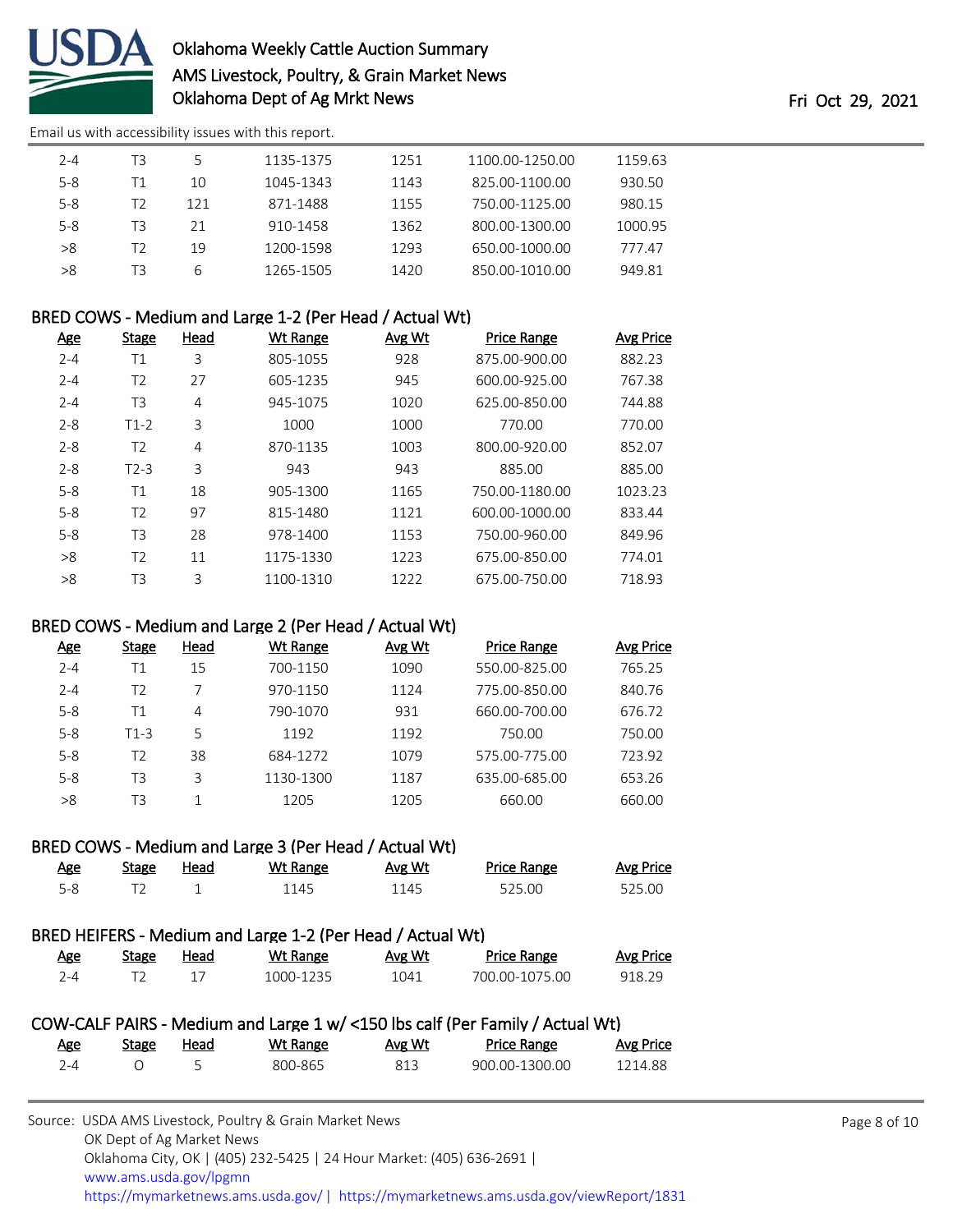

[Email us with accessibility issues with this report.](mailto:mars@ams.usda.gov?subject=508%20issue)

| ے- ר |  | 1384<br>າຊຂ_ | 100.00-1450.00 |                |
|------|--|--------------|----------------|----------------|
|      |  |              | 1000.00        | 1.00<br>77 Y N |

# COW-CALF PAIRS - Medium and Large 1 w/ 150-300 lbs calf (Per Family / Actual Wt)

| Age | Stage | Head | Wt Range  | Avg Wt | <b>Price Range</b> | Avg Price |
|-----|-------|------|-----------|--------|--------------------|-----------|
| 7-4 |       |      | 1060      | 1060   | 1400.00            | 1400.00   |
| 5-8 |       |      | 1155-1195 | 1182   | 1060.00-1225.00    | 1171 24   |

## COW-CALF PAIRS - Medium and Large 1 w/ >300 lbs calf (Per Family / Actual Wt)

| <u>Age</u> | <u>Stage</u> | Head | Wt Range  | Avg Wt | <b>Price Range</b> | <b>Avg Price</b> |
|------------|--------------|------|-----------|--------|--------------------|------------------|
| 2-4        |              |      | 1252.     | 1252   | 1500.00            | 1500.00          |
| 5-8        |              |      | 1335-1560 | 1448   | 1460.00-1525.00    | 1495.03          |

## COW-CALF PAIRS - Medium and Large 1-2 w/ <150 lbs calf (Per Family / Actual Wt)

| <u>Age</u> | Stage | Head | Wt Range | Avg Wt | <b>Price Range</b> | Avg Price |
|------------|-------|------|----------|--------|--------------------|-----------|
| 2-4        |       |      | 950      | 950    | 1175.00            | 1175.00   |
| 5-8        |       |      | 950      | 950    | 1150.00            | 1150.00   |
| >8         |       |      | 1255     | 1255   | 1075.00            | 1075.00   |

# COW-CALF PAIRS - Medium and Large 1-2 w/ <150 lbs calf (Per Head / Actual Wt)

| <u>Age</u> | Stage | Head | Wt Range | <u>Avg Wt</u> | Price Range | <b>Avg Price</b> |
|------------|-------|------|----------|---------------|-------------|------------------|
| 5-8        |       |      | '290     | 1290.         | 975.00      | 975.00           |

## COW-CALF PAIRS - Medium and Large 1-2 w/ 150-300 lbs calf (Per Family / Actual Wt)

| <u>Age</u> | Stage | Head | Wt Range  | Avg Wt | <b>Price Range</b> | Avg Price |
|------------|-------|------|-----------|--------|--------------------|-----------|
| 2-4        |       |      | 1450      | 1450   | 1060.00            | 1060.00   |
| 5-8        |       | 10   | 1000-1180 | 1058   | 1100.00            | 1100.00   |
| >8         |       |      | 1045-1255 | 1150   | 950.00-1125.00     | 1045.49   |

|            |       |      | COW-CALF PAIRS - Medium and Large 2 w/ 150-300 lbs calf (Per Family / Actual Wt) |        |                    |           |
|------------|-------|------|----------------------------------------------------------------------------------|--------|--------------------|-----------|
| <u>Age</u> | Stage | Head | Wt Range                                                                         | Avg Wt | <b>Price Range</b> | Avg Price |

| <u>AKE</u> | <u>stake</u> | <u>neau</u> | <u>WU Ralike</u> | <b>AVE VVL</b> | <b>PHOE NOTIGE</b> | AVE FILE |
|------------|--------------|-------------|------------------|----------------|--------------------|----------|
|            |              |             | 1095             | <b>NO5</b>     | 750.00             | 750.00   |

Please Note:

The above USDA LPGMN price report is reflective of the majority of classes and grades of livestock offered for sale. There may be instances where some sales do not fit within reporting guidelines and therefore will not be included in the report. Prices are reported on an FOB basis, unless otherwise noted.

Explanatory Notes:

Stage (Cattle) - Represents pregnancy stage (O = open;  $\mathbb{I}$  = 1st Trimester, 1 to 3 months; T1-2 = 1st/2nd trimester, 1 to 6 months; T2 = 2nd Trimester, 4 to 6 months; T2-3 = 2nd/3rd Trimester, 4 to 9 months; T3 = 3rd Trimester, 7 to 9 months; T1-3 = all trimesters, 1 to 9 months)

Age - Numerical representation of age in years.